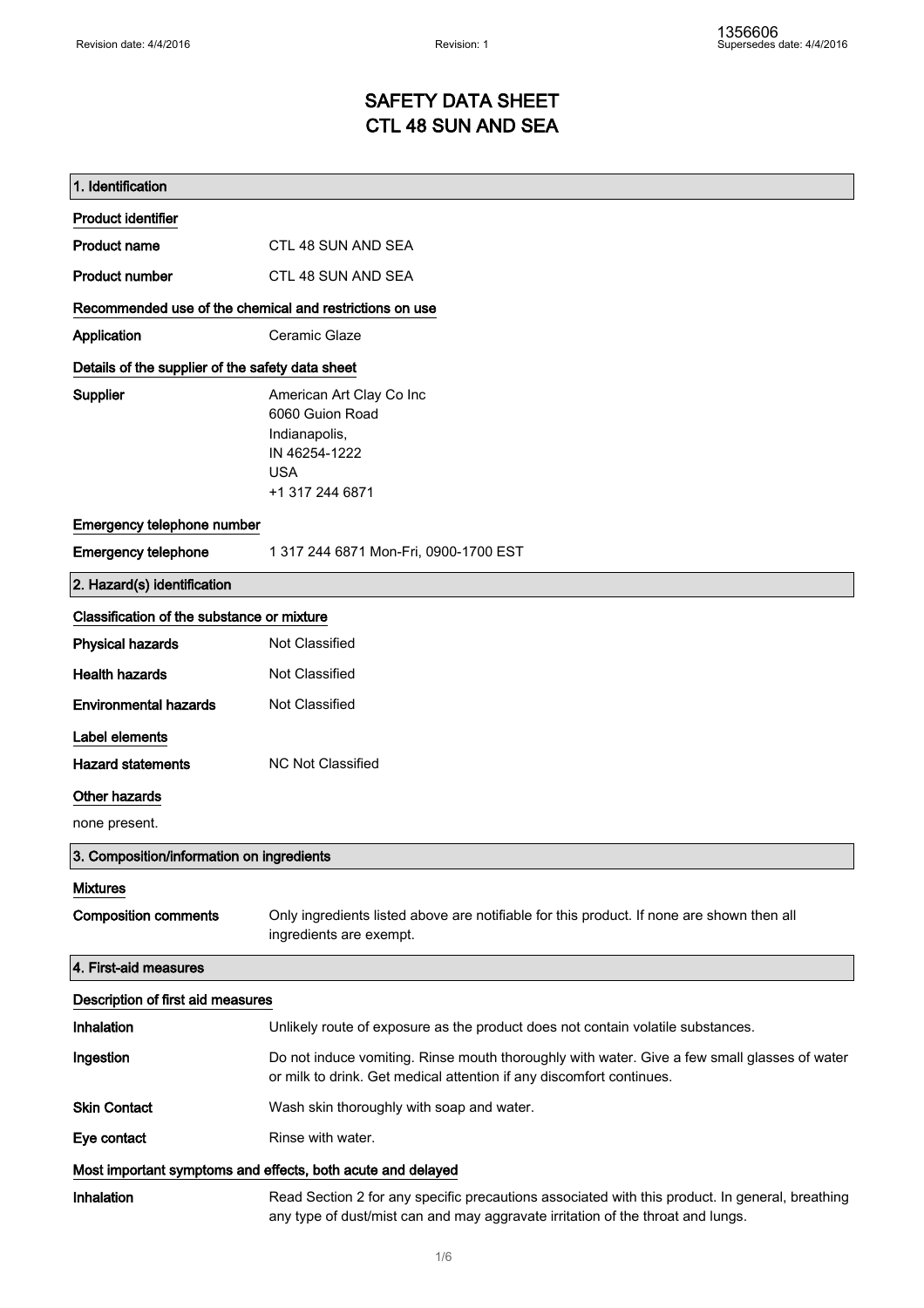| Ingestion                                                    | Read Section 2 for any specific precautions associated with the use of this product. Products<br>with specific warnings about ingestion will give guidance there.                                                                                                                                           |  |
|--------------------------------------------------------------|-------------------------------------------------------------------------------------------------------------------------------------------------------------------------------------------------------------------------------------------------------------------------------------------------------------|--|
| Skin contact                                                 | Read Section 2 for any specific precautions associated with the use of this product. In general<br>most ceramic glazes, clays and special products will tend to have a drying effect on the skin<br>and may cause some sensitivity to users with sensitive skin.                                            |  |
| Eye contact                                                  | Read Section 2 for any specific precautions associated with the use of this product. In general<br>most ceramic and special products contain materials that maybe abrasive to eyes. Keeping<br>materials from contacting the eyes is prudent. If contact does occur, flush with clean water, do<br>not rub. |  |
|                                                              | Indication of immediate medical attention and special treatment needed                                                                                                                                                                                                                                      |  |
| Notes for the doctor                                         | Treat symptomatically.                                                                                                                                                                                                                                                                                      |  |
| 5. Fire-fighting measures                                    |                                                                                                                                                                                                                                                                                                             |  |
| <b>Extinguishing media</b>                                   |                                                                                                                                                                                                                                                                                                             |  |
| Suitable extinguishing media                                 | Use fire-extinguishing media suitable for the surrounding fire.                                                                                                                                                                                                                                             |  |
| Special hazards arising from the substance or mixture        |                                                                                                                                                                                                                                                                                                             |  |
| Specific hazards                                             | The product is not believed to present a hazard due to its physical nature.                                                                                                                                                                                                                                 |  |
| <b>Advice for firefighters</b>                               |                                                                                                                                                                                                                                                                                                             |  |
| for firefighters                                             | Special protective equipment Use protective equipment appropriate for surrounding materials.                                                                                                                                                                                                                |  |
| 6. Accidental release measures                               |                                                                                                                                                                                                                                                                                                             |  |
|                                                              | Personal precautions, protective equipment and emergency procedures                                                                                                                                                                                                                                         |  |
| <b>Personal precautions</b>                                  | For personal protection, see Section 8.                                                                                                                                                                                                                                                                     |  |
| <b>Environmental precautions</b>                             |                                                                                                                                                                                                                                                                                                             |  |
| <b>Environmental precautions</b>                             | Please read Section 2 completely. If any environmental warnings such as; H411 or H412 are<br>listed in Section 2, please use appropriate procedures when disposing of product and<br>container. Do not put materials into waterways or sewers.                                                              |  |
| Methods and material for containment and cleaning up         |                                                                                                                                                                                                                                                                                                             |  |
| Methods for cleaning up                                      | Collect spillage for reclamation or absorb in vermiculite, dry sand or similar material.                                                                                                                                                                                                                    |  |
| Reference to other sections                                  | For waste disposal, see Section 13. For personal protection, see Section 8.                                                                                                                                                                                                                                 |  |
| 7. Handling and storage                                      |                                                                                                                                                                                                                                                                                                             |  |
| Precautions for safe handling                                |                                                                                                                                                                                                                                                                                                             |  |
| <b>Usage precautions</b>                                     | Read label before use. Do not eat, drink or smoke when using this product. Good personal<br>hygiene procedures should be implemented. Wash hands and any other contaminated areas<br>of the body with soap and water before leaving the work site.                                                          |  |
| Conditions for safe storage, including any incompatibilities |                                                                                                                                                                                                                                                                                                             |  |
| <b>Storage precautions</b>                                   | Store in tightly-closed, original container in a dry and cool place.                                                                                                                                                                                                                                        |  |
|                                                              |                                                                                                                                                                                                                                                                                                             |  |
| Specific end uses(s)                                         |                                                                                                                                                                                                                                                                                                             |  |
| Specific end use(s)                                          | The identified uses for this product are detailed in Section 1.2.                                                                                                                                                                                                                                           |  |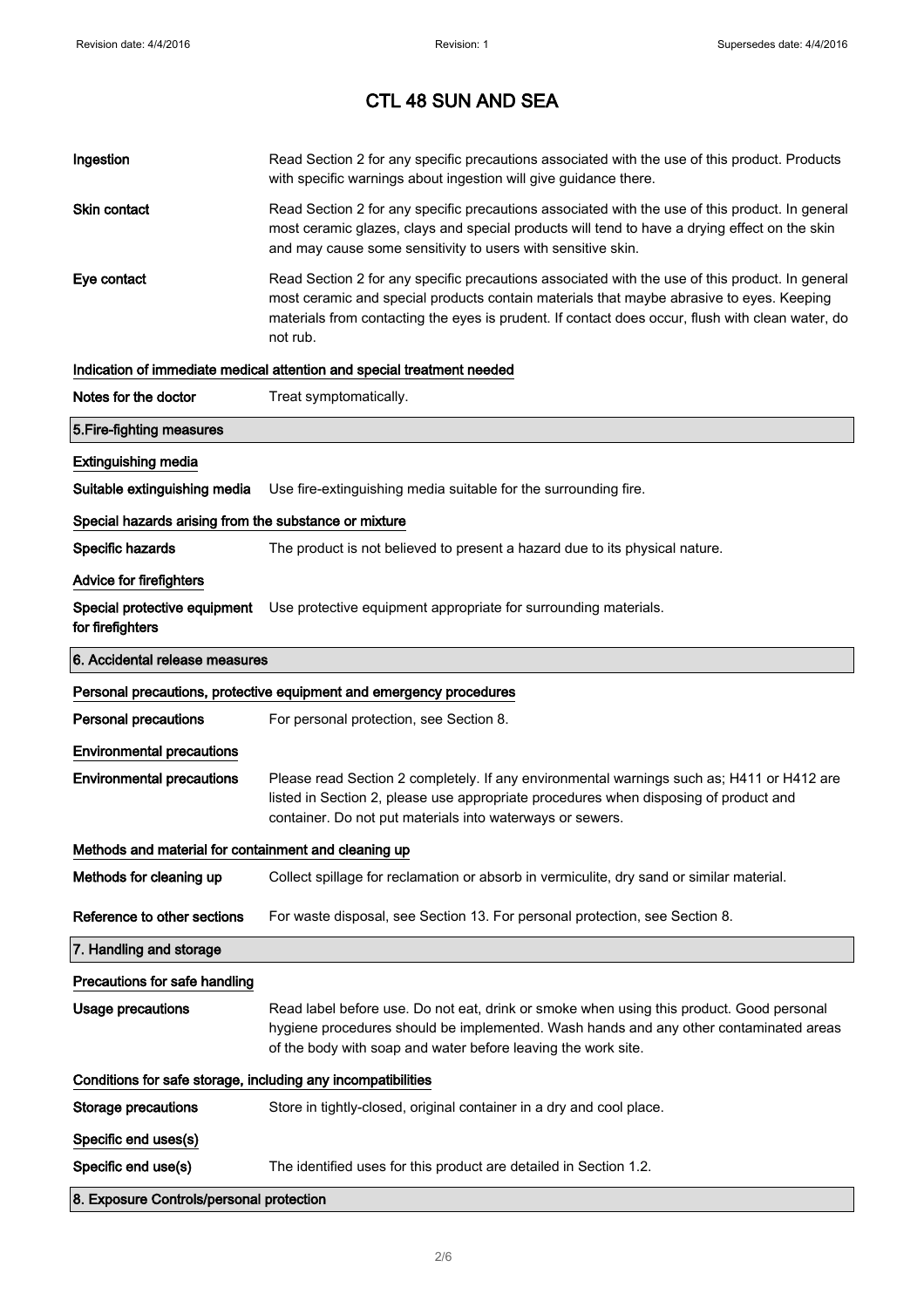| Ingredient comments                 | Only ingredients listed n Section 3 are notifiable for this product. If none are shown then all<br>ingredients are exempt.                                                                                           |
|-------------------------------------|----------------------------------------------------------------------------------------------------------------------------------------------------------------------------------------------------------------------|
| <b>Exposure controls</b>            |                                                                                                                                                                                                                      |
| Appropriate engineering<br>controls | No specific ventilations requirements unless the "FAN" pictogram is shown above or specified<br>in Section 2.                                                                                                        |
| Eye/face protection                 | No specific eye protection required unless the "EYE PROTECTION" pictogram is shown<br>above or specified in Section 2.                                                                                               |
| Hand protection                     | No specific hand protection required unless the "HAND PROTECTION" pictogram is shown<br>above or specified in Section 2.                                                                                             |
| Hygiene measures                    | Using good personal hygiene practices is always appropriate. Keeping a clean work space,<br>cleaning up properly when done, and not eating, drinking or smoking when using this product.                             |
| Respiratory protection              | No specific respiratory protection required unless the "RESPIRATOR" pictogram is shown<br>above or specified in Section 2. Using the appropriate certified protection for the operation is<br>important if required. |

#### 9. Physical and Chemical Properties

#### Information on basic physical and chemical properties

| Appearance                                      | Colored liquid.           |
|-------------------------------------------------|---------------------------|
| Color                                           | Various colors.           |
| Odor                                            | Almost odorless.          |
| <b>Odor threshold</b>                           | No information available. |
| рH                                              | 6-8                       |
| <b>Melting point</b>                            | No information available. |
| Initial boiling point and range                 | No information available. |
| <b>Flash point</b>                              | No information available. |
| <b>Evaporation rate</b>                         | No information available. |
| Flammability (solid, gas)                       | No information available. |
| Upper/lower flammability or<br>explosive limits | No information available. |
| Vapour pressure                                 | No information available. |
| <b>Relative density</b>                         | Greater than 1.0          |
| Solubility(ies)                                 | Not applicable.           |
| <b>Partition coefficient</b>                    | No information available. |
| <b>Auto-ignition temperature</b>                | Not applicable.           |
| <b>Decomposition Temperature</b>                | No information available. |
| <b>Viscosity</b>                                | No information available. |
| <b>Explosive properties</b>                     | none                      |
| <b>Oxidising properties</b>                     | none                      |
| Other information                               | Not applicable.           |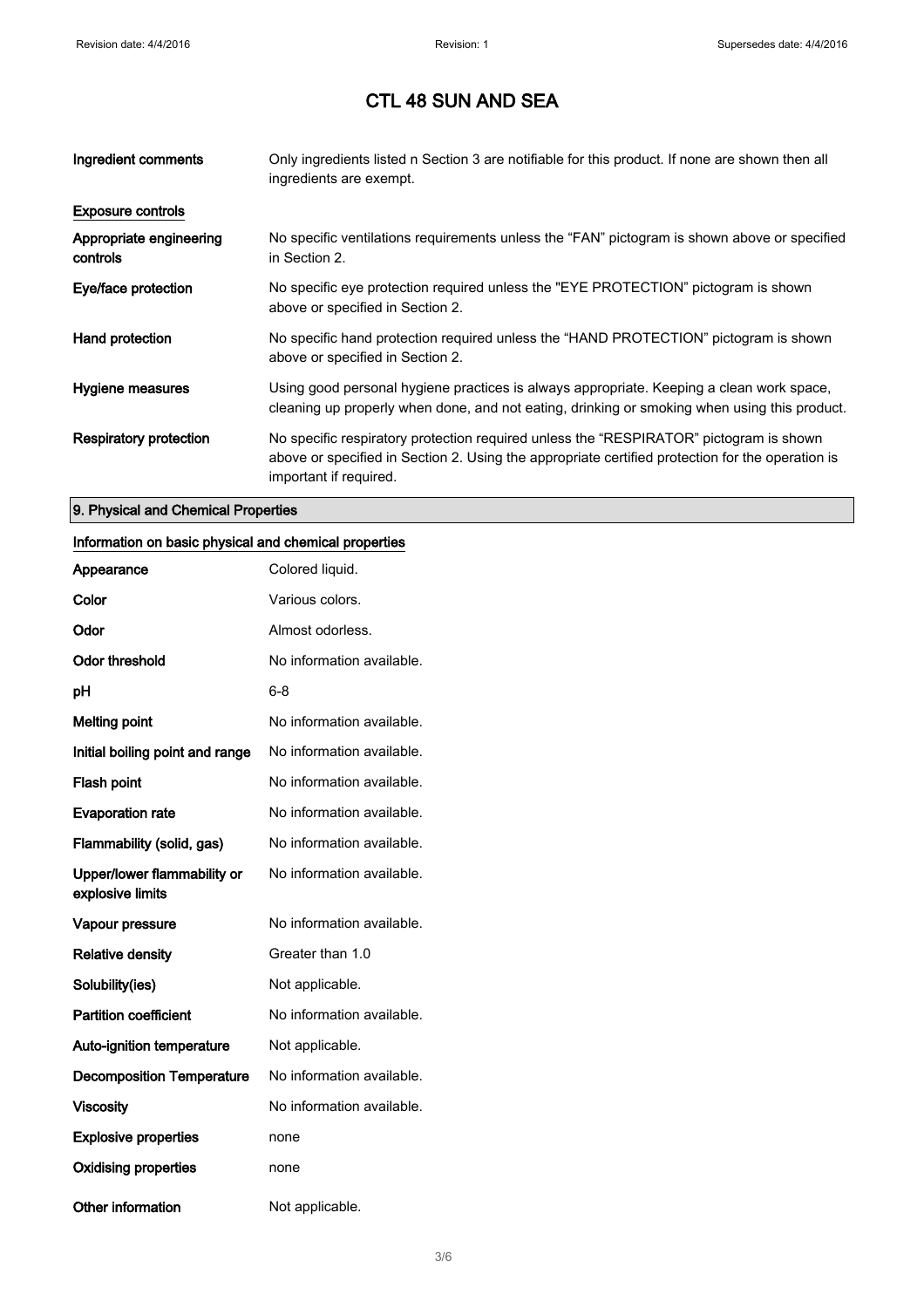| 10. Stability and reactivity          |                                                                                                                                                                                                                                                |
|---------------------------------------|------------------------------------------------------------------------------------------------------------------------------------------------------------------------------------------------------------------------------------------------|
| Reactivity                            | There are no known reactivity hazards associated with this product.                                                                                                                                                                            |
| <b>Stability</b>                      | No particular stability concerns.                                                                                                                                                                                                              |
| Possibility of hazardous<br>reactions | None known.                                                                                                                                                                                                                                    |
| Conditions to avoid                   | None known.                                                                                                                                                                                                                                    |
| Materials to avoid                    | None known.                                                                                                                                                                                                                                    |
| Hazardous decomposition<br>products   | None known.                                                                                                                                                                                                                                    |
| 11. Toxicological information         |                                                                                                                                                                                                                                                |
| Information on toxicological effects  |                                                                                                                                                                                                                                                |
| <b>Toxicological effects</b>          | Please read Section 2 thoroughly to understand the toxicological risks, (if any) and<br>precautions for safe use (if any).                                                                                                                     |
| Skin corrosion/irritation             |                                                                                                                                                                                                                                                |
| <b>Skin sensitization</b>             |                                                                                                                                                                                                                                                |
| <b>Skin sensitisation</b>             | Based on available data the classification criteria are not met.                                                                                                                                                                               |
| Eye contact                           | May cause temporary eye irritation.                                                                                                                                                                                                            |
| 12. Ecological Information            |                                                                                                                                                                                                                                                |
| Ecotoxicity                           | Please read Section 2 completely. If any environmental warnings such as; H411 or H412 are<br>listed in Section 2, please use appropriate procedures when disposing of product and<br>container. Do not put materials into waterways or sewers. |
| <b>Toxicity</b>                       |                                                                                                                                                                                                                                                |
| <b>Toxicity</b>                       | Please read Section 2 completely. If any environmental warnings such as; H411 or H412 are<br>listed in Section 2, please use appropriate procedures when disposing of product and<br>container. Do not put materials into waterways or sewers. |
| Persistence and degradability         |                                                                                                                                                                                                                                                |
| Persistence and degradability         | No data available.                                                                                                                                                                                                                             |
| Biodegradation                        | Not inherently biodegradable.                                                                                                                                                                                                                  |
| <b>Bioaccumulative potential</b>      |                                                                                                                                                                                                                                                |
| <b>Partition coefficient</b>          | No information available.                                                                                                                                                                                                                      |
| Mobility in soil                      |                                                                                                                                                                                                                                                |
| <b>Mobility</b>                       | Semi-mobile.                                                                                                                                                                                                                                   |
| Results of PBT and vPvB assessment    |                                                                                                                                                                                                                                                |
| Results of PBT and vPvB<br>assessment | This product does not contain any substances classified as PBT or vPvB.                                                                                                                                                                        |
| Other adverse effects                 |                                                                                                                                                                                                                                                |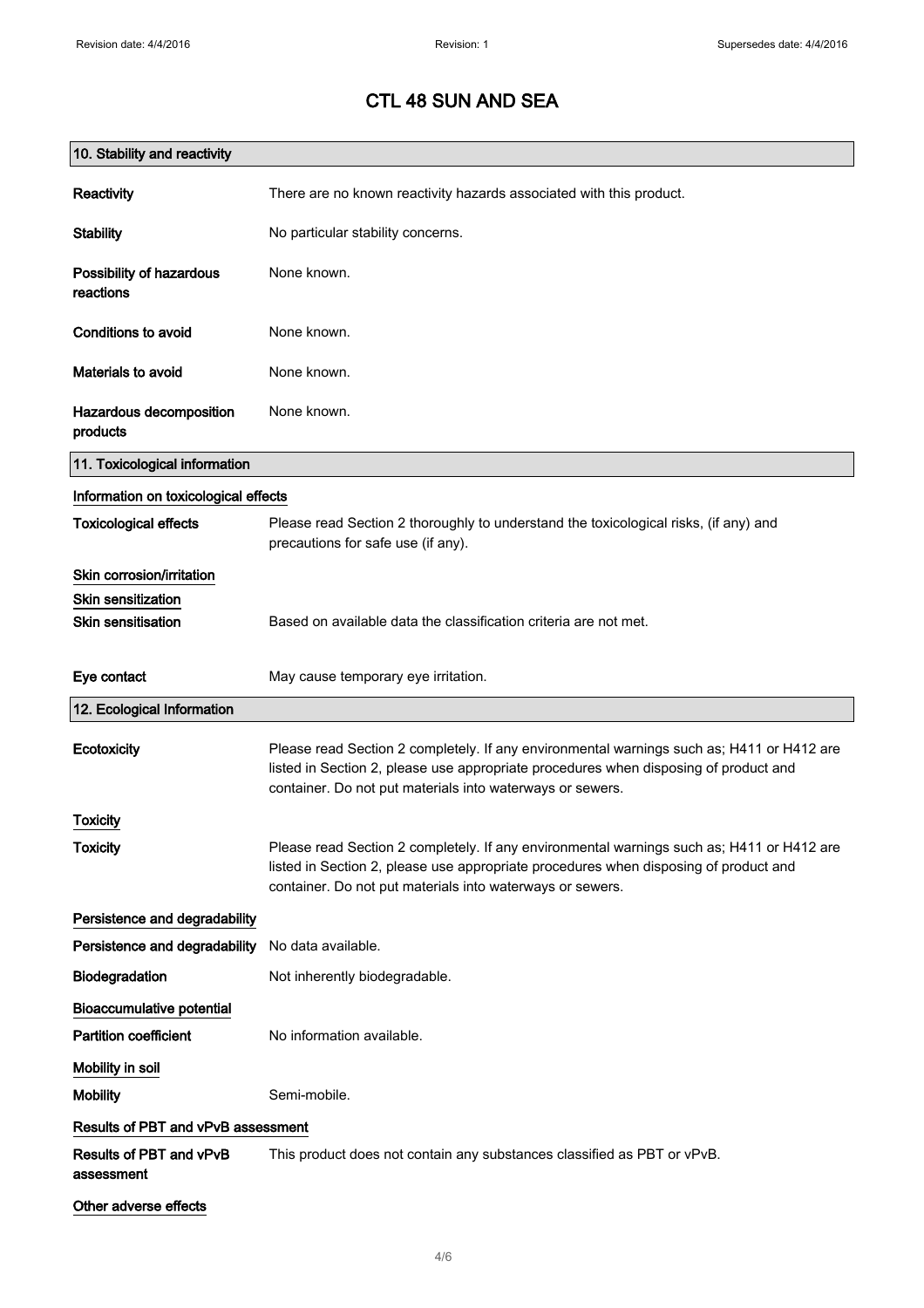| Other adverse effects                                                                                                                                                                                                                             | None known.                                                                                                                                                                                  |  |
|---------------------------------------------------------------------------------------------------------------------------------------------------------------------------------------------------------------------------------------------------|----------------------------------------------------------------------------------------------------------------------------------------------------------------------------------------------|--|
| 13. Disposal considerations                                                                                                                                                                                                                       |                                                                                                                                                                                              |  |
| Waste treatment methods                                                                                                                                                                                                                           |                                                                                                                                                                                              |  |
| <b>General information</b>                                                                                                                                                                                                                        | Dispose of waste product or used containers in accordance with local regulations When<br>handling waste, the safety precautions applying to handling of the product should be<br>considered. |  |
| 14. Transport information                                                                                                                                                                                                                         |                                                                                                                                                                                              |  |
| General                                                                                                                                                                                                                                           | The product is not covered by international regulations on the transport of dangerous goods<br>(IMDG, IATA, DoT).                                                                            |  |
| <b>UN Number</b>                                                                                                                                                                                                                                  |                                                                                                                                                                                              |  |
| Not applicable.                                                                                                                                                                                                                                   |                                                                                                                                                                                              |  |
| UN proper shipping name                                                                                                                                                                                                                           |                                                                                                                                                                                              |  |
| Not applicable.                                                                                                                                                                                                                                   |                                                                                                                                                                                              |  |
| Transport hazard class(es)                                                                                                                                                                                                                        |                                                                                                                                                                                              |  |
| No transport warning sign required.                                                                                                                                                                                                               |                                                                                                                                                                                              |  |
| Packing group                                                                                                                                                                                                                                     |                                                                                                                                                                                              |  |
| Not applicable.                                                                                                                                                                                                                                   |                                                                                                                                                                                              |  |
| <b>Environmental hazards</b>                                                                                                                                                                                                                      |                                                                                                                                                                                              |  |
| <b>Environmentally Hazardous Substance</b><br>Please refer to Section 2 for any environmental hazards associated with this product. If H411/H412 warnings are shown then<br>please verify packaging and labeling requirements for larger volumes. |                                                                                                                                                                                              |  |
| Special precautions for user                                                                                                                                                                                                                      |                                                                                                                                                                                              |  |
| Not applicable.                                                                                                                                                                                                                                   |                                                                                                                                                                                              |  |
| Transport in bulk according to Not applicable.<br>Annex II of MARPOL 73/78<br>and the IBC Code                                                                                                                                                    |                                                                                                                                                                                              |  |
| 15. Regulatory information                                                                                                                                                                                                                        |                                                                                                                                                                                              |  |
| <b>US State Regulations</b>                                                                                                                                                                                                                       |                                                                                                                                                                                              |  |
| None of the ingredients are listed or exempt.                                                                                                                                                                                                     | California Proposition 65 Carcinogens and Reproductive Toxins                                                                                                                                |  |
| Inventories                                                                                                                                                                                                                                       |                                                                                                                                                                                              |  |
| Canada - DSL/NDSL<br>All the ingredients are listed or exempt.                                                                                                                                                                                    |                                                                                                                                                                                              |  |
| <b>US-TSCA</b>                                                                                                                                                                                                                                    |                                                                                                                                                                                              |  |
| All the ingredients are listed or exempt.                                                                                                                                                                                                         |                                                                                                                                                                                              |  |
| US - TSCA 12(b) Export Notification<br>All the ingredients are listed or exempt.                                                                                                                                                                  |                                                                                                                                                                                              |  |